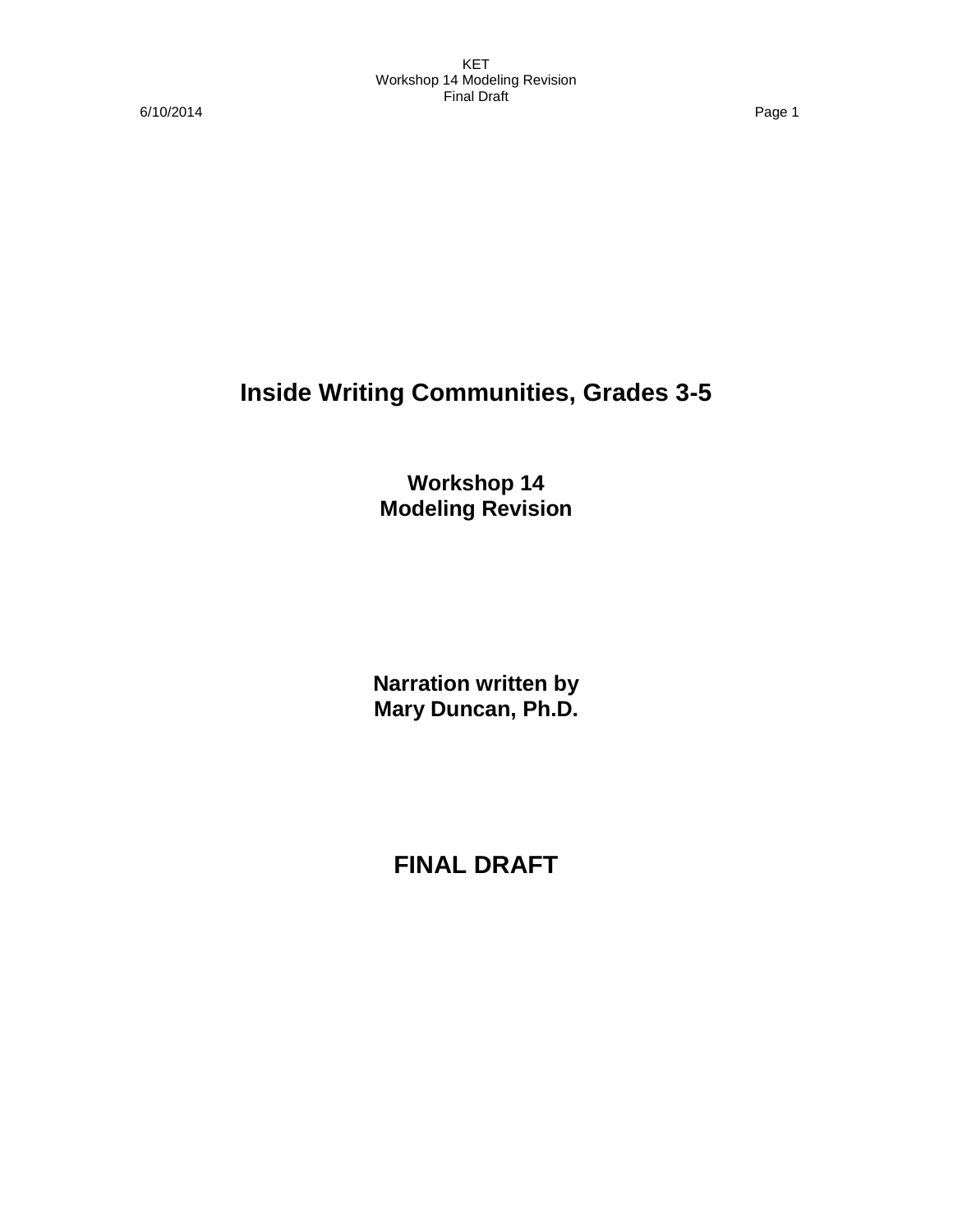6/10/2014 Page 2

## **RUNDOWN SHEET**

### **Program Duration: 01:28:25:00**

|                              | <b>MASTER IN</b> | <b>DURATION</b> |
|------------------------------|------------------|-----------------|
| ANNENBERG MEDIA LOGO         | 01:00:00:00      | 15:24           |
| <b>KET LOGO</b>              | 01:00:16:15      | 7:20            |
| <b>SERIES OPEN/TITLE #14</b> | 01:00:24:05      | 24:11           |
| <b>INTERVIEW</b>             |                  |                 |
| <b>Charles Whitaker</b>      | 01:00:48:24      | 01:02:17        |
| <b>INTERVIEW</b>             |                  |                 |
| Nicole Outsen                | 01:01:52:06      | 24:10           |
| <b>CLASSROOM FOOTAGE</b>     |                  |                 |
| Nicole Outsen                | 01:02:16:18      | 9:05:04         |
| <b>INTERVIEW</b>             |                  |                 |
| Nicole Outsen                | 01:11:21:20      | 21:24           |
| <b>CLASSROOM FOOTAGE</b>     |                  |                 |
| Nicole Outsen                | 01:11:43:19      | 2:13            |
| <b>INTERVIEW</b>             |                  |                 |
| Nicole Outsen                | 01:11:46:02      | 12:15           |
| <b>CLASSROOM FOOTAGE</b>     |                  |                 |
| Nicole Outsen                | 01:11:58:17      | 13:27:21        |
| <b>INTERVIEW</b>             |                  |                 |
| Nicole Outsen                | 01:25:26:10      | 39:07           |
| <b>CLASSROOM FOOTAGE</b>     |                  |                 |
| Nicole Outsen                | 01:26:05:19      | 2:09            |
| <b>INTERVIEW</b>             |                  |                 |
| <b>Charles Whitaker</b>      | 01:26:07:28      | 23:22           |
| <b>CREDITS</b>               | 01:26:31:19      | 1:10:27         |
| ANNENBERG MEDIA FUNDING LOGO | 01:27:42:25      | 14:21           |
| 1-800-LEARNER TAG            | 01:27:57:23      | 27:01           |
| <b>MASTER OUT</b>            | 01:28:25:00      |                 |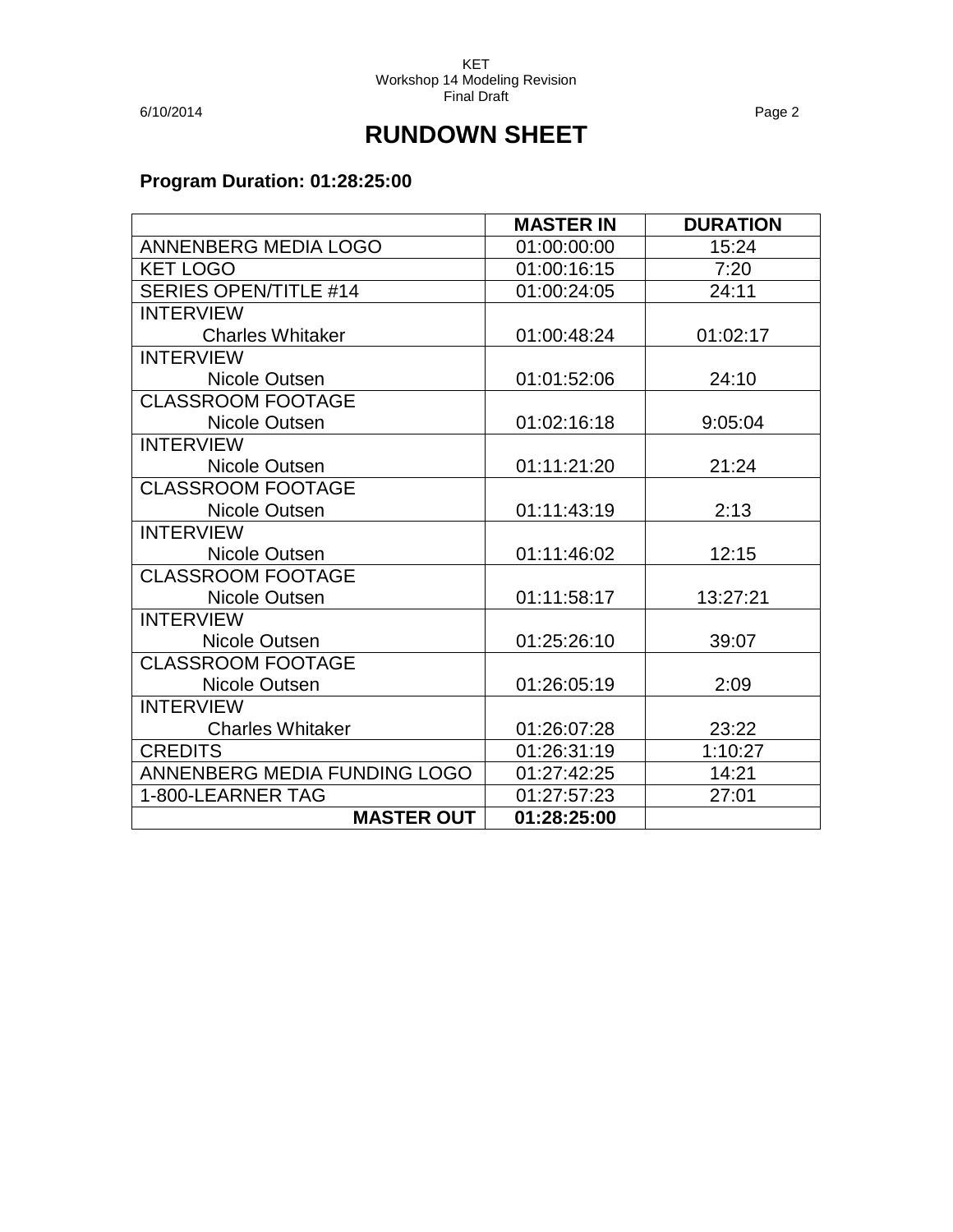6/10/2014 Page 3

| <b>VIDEO</b>                                                                                          | <b>AUDIO</b>                                                                                                                                                                                                                                                                                                                                                                                                                                                            | <b>LGTH</b> | <b>TRT</b> |
|-------------------------------------------------------------------------------------------------------|-------------------------------------------------------------------------------------------------------------------------------------------------------------------------------------------------------------------------------------------------------------------------------------------------------------------------------------------------------------------------------------------------------------------------------------------------------------------------|-------------|------------|
| Annenberg                                                                                             | Annenberg Media Logo Music                                                                                                                                                                                                                                                                                                                                                                                                                                              |             |            |
| Media Logo                                                                                            |                                                                                                                                                                                                                                                                                                                                                                                                                                                                         | 15:24       | 16:15      |
| <b>KET Logo</b>                                                                                       |                                                                                                                                                                                                                                                                                                                                                                                                                                                                         | 7:20        | 24:05      |
| Series Open/                                                                                          | Inside Writing Communities, Grades 3-5                                                                                                                                                                                                                                                                                                                                                                                                                                  |             |            |
| Title 14                                                                                              | <b>Theme</b>                                                                                                                                                                                                                                                                                                                                                                                                                                                            | 24:11       | 48:24      |
| Charles<br>Whitaker                                                                                   | <b>CHARLES:</b> One of the ways to help kids<br>with revision-especially young kids who<br>are reluctant to revise-is to model it<br>yourself.                                                                                                                                                                                                                                                                                                                          |             |            |
|                                                                                                       | We need to model that revision is not<br>necessarily a bad thing. And I think the<br>teacher needs to put him or herself on the<br>line with a piece of writing and say, "Well,<br>now, can you tell me places where you<br>think I need to give some more details?"<br>And the students will do that. And then<br>you say things like, "Well, you mean, it's<br>not good, as it is?"                                                                                   |             |            |
|                                                                                                       | And they would say, "Yes, it's good; but it<br>could be better if you did this." And so<br>you're beginning to teach them something<br>of a way of looking at the process of<br>revising. It's not just the skill of knowing<br>how to add detail; it's the attitude toward<br>revising that you have to sort of teach.                                                                                                                                                 | 1:02:17     | 01:52:06   |
| Nicole Outson,<br><b>North</b><br>Hampton<br>Elementary,<br><b>North</b><br>Hampton, New<br>Hampshire | <b>NICOLE:</b> Sometimes it's a good idea to<br>model what not to do, as well as what to<br>do. And I think that I was thinking about<br>the fact that going from just the notes to a<br>piece of writing that I could write is a huge<br>jump for those kids. So I wanted to show<br>them what an intermediate step might look<br>like. So I showed them a piece of writing<br>in which I essentially took my notes and<br>just strung them together into a paragraph. | 24:10       | 02:16:18   |
| Nicole Outson,<br><b>North</b><br>Hampton                                                             | <b>NICOLE:</b> OK. So there are my notes and<br>here's what I wrote.                                                                                                                                                                                                                                                                                                                                                                                                    |             |            |
| Elementary,<br>North                                                                                  | The weather was cold and rainy as they<br>approached the Pacific. The corps was                                                                                                                                                                                                                                                                                                                                                                                         |             |            |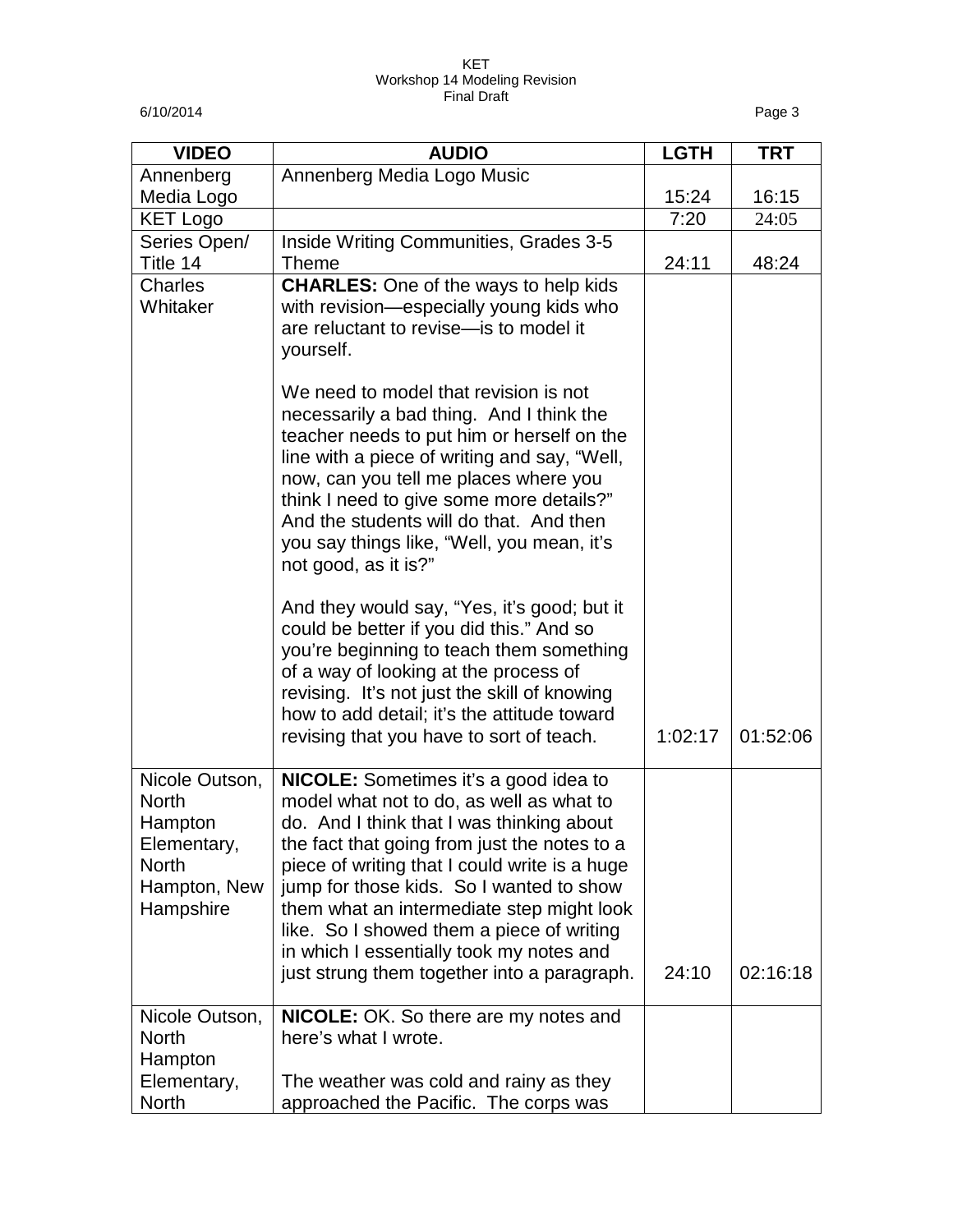| 6/10/2014                 |                                                                                                                                                                                                                                                                                                                                                                                    | Page 4 |
|---------------------------|------------------------------------------------------------------------------------------------------------------------------------------------------------------------------------------------------------------------------------------------------------------------------------------------------------------------------------------------------------------------------------|--------|
| Hampton, New<br>Hampshire | stuck at Point Distress for five days<br>because of the weather. The corps was<br>traveling along the Columbia River to<br>reach the Pacific. They first spotted the<br>Pacific on November 7, 1805, but they<br>were still twenty miles away. Clark wrote<br>great joy in the camp, we are in view of the<br>ocean, the great ocean which we have<br>been so long anxious to see. |        |
|                           | What do you think? You guys love tearing<br>apart my writing. Kevin, what do you<br>think?                                                                                                                                                                                                                                                                                         |        |
|                           | <b>KEVIN:</b> You kind of jumped and jumped<br>and jumped but it's information, so you<br>can't really even it out. So                                                                                                                                                                                                                                                             |        |
|                           | <b>NICOLE:</b> So you think it kind of jumps<br>around. Can you say more about that?                                                                                                                                                                                                                                                                                               |        |
|                           | <b>KEVIN:</b> Well it says the weather is cold<br>and rainy. Um as we approached the<br>Pacific, the core was stuck at um Point<br>Distress ah for five days with um, um the<br>weather, then the core is traveling ah<br>along the Columbia River                                                                                                                                 |        |
|                           | <b>NICOLE:</b> So are you saying? Does<br>anyone want to say what Kevin is saying<br>in different words because I think he's got<br>a really good point. Greg, what do you<br>think?                                                                                                                                                                                               |        |
|                           | <b>GREG:</b> I think he is trying to say you are<br>kind of jumping around from fact to fact.<br>And like you could incorporate different<br>facts like together. Like you could have<br>said, "Since the weather was cold and<br>rainy, they were stuck at Point Distress for<br>five days."                                                                                      |        |
|                           | <b>NICOLE:</b> So you are talking about<br>transitions a little bit. That my sentences<br>like they kind of just stand on their own,<br>that maybe I need some transitions                                                                                                                                                                                                         |        |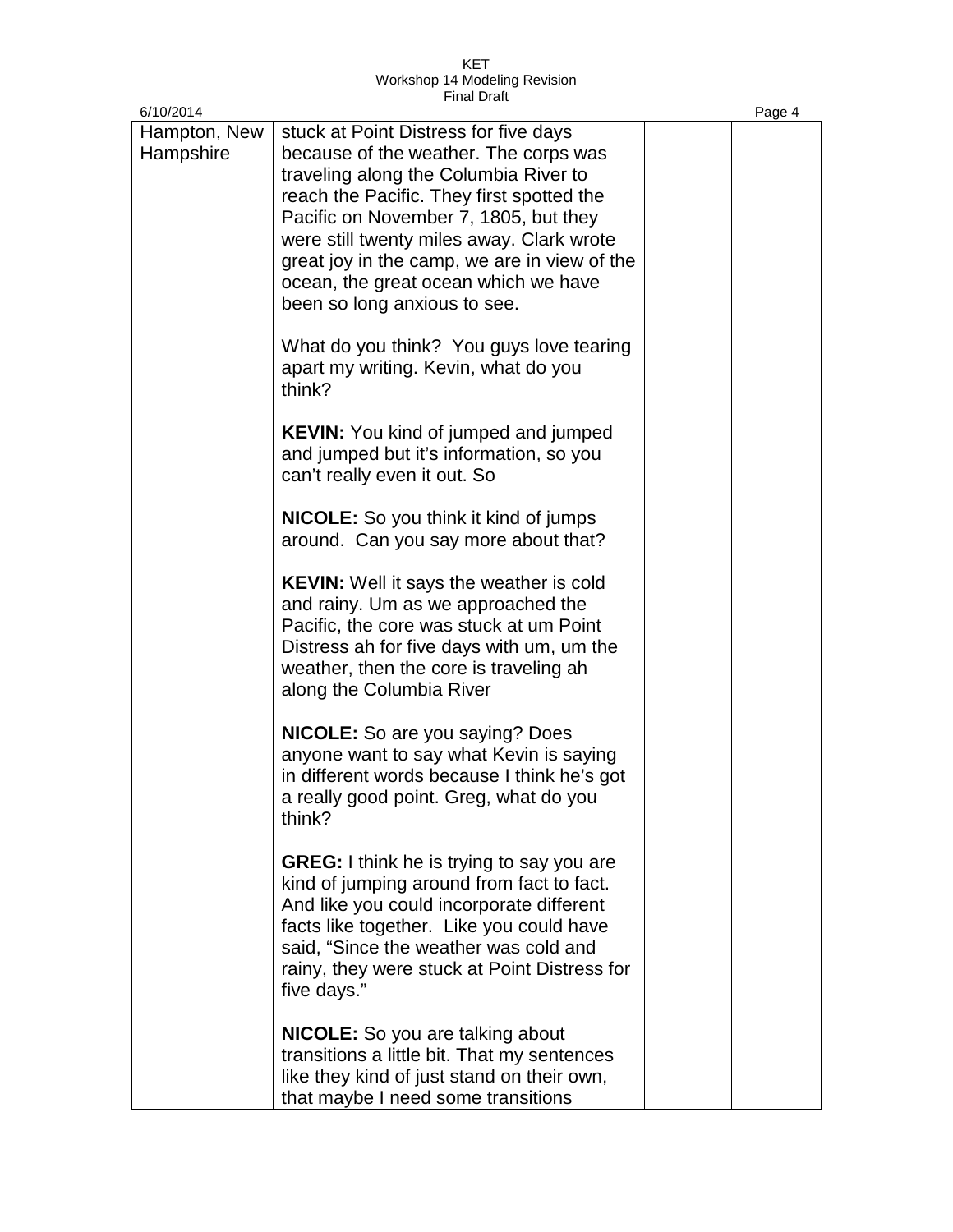| 6/10/2014 |                                                                                                                                                                                                                                                                                                                          | Page 5 |
|-----------|--------------------------------------------------------------------------------------------------------------------------------------------------------------------------------------------------------------------------------------------------------------------------------------------------------------------------|--------|
|           | between my facts. Yes? Actually I have<br>tried to leave a little bit of space around<br>here so we can do some revising big as<br>we go. So I need transitions between<br>facts. OK. What else? Billy, back to you.                                                                                                     |        |
|           | <b>BILLY:</b> You don't have a title.                                                                                                                                                                                                                                                                                    |        |
|           | <b>NICOLE:</b> What did we notice about<br>newspaper articles? What do they have?<br>Billy, What is it called?                                                                                                                                                                                                           |        |
|           | <b>BILLY: Title</b>                                                                                                                                                                                                                                                                                                      |        |
|           | <b>NICOLE:</b> Do you remember the special<br>word they used in newspapers? Tim, do<br>you want to help him out?                                                                                                                                                                                                         |        |
|           | <b>TIM:</b> A heading.                                                                                                                                                                                                                                                                                                   |        |
|           | <b>NICOLE: A head?</b>                                                                                                                                                                                                                                                                                                   |        |
|           | $TIM:$ Ing                                                                                                                                                                                                                                                                                                               |        |
|           | <b>NICOLE:</b> Headline, A headline, So I need<br>some kind of headline because we notice<br>that newspapers have that. But you know<br>what, Billy you are right. A headline is a<br>title but in a newspaper they call it a<br>headline so we want to try to use that<br>vocabulary. John, what else do you<br>notice? |        |
|           | <b>JOHN:</b> Well I agree with the jumping<br>around, but you are copying your notes<br>because it says: The weather was cold<br>and rainy as they approached the Pacific.<br>That's the notes and Point Distress, that's<br>another note.                                                                               |        |
|           | <b>NICOLE:</b> So you are saying that I sort of<br>took my notes and just made them in to<br>sentences and just plopped them<br>together?                                                                                                                                                                                |        |
|           | JOHN: Yeah. All your sentences are                                                                                                                                                                                                                                                                                       |        |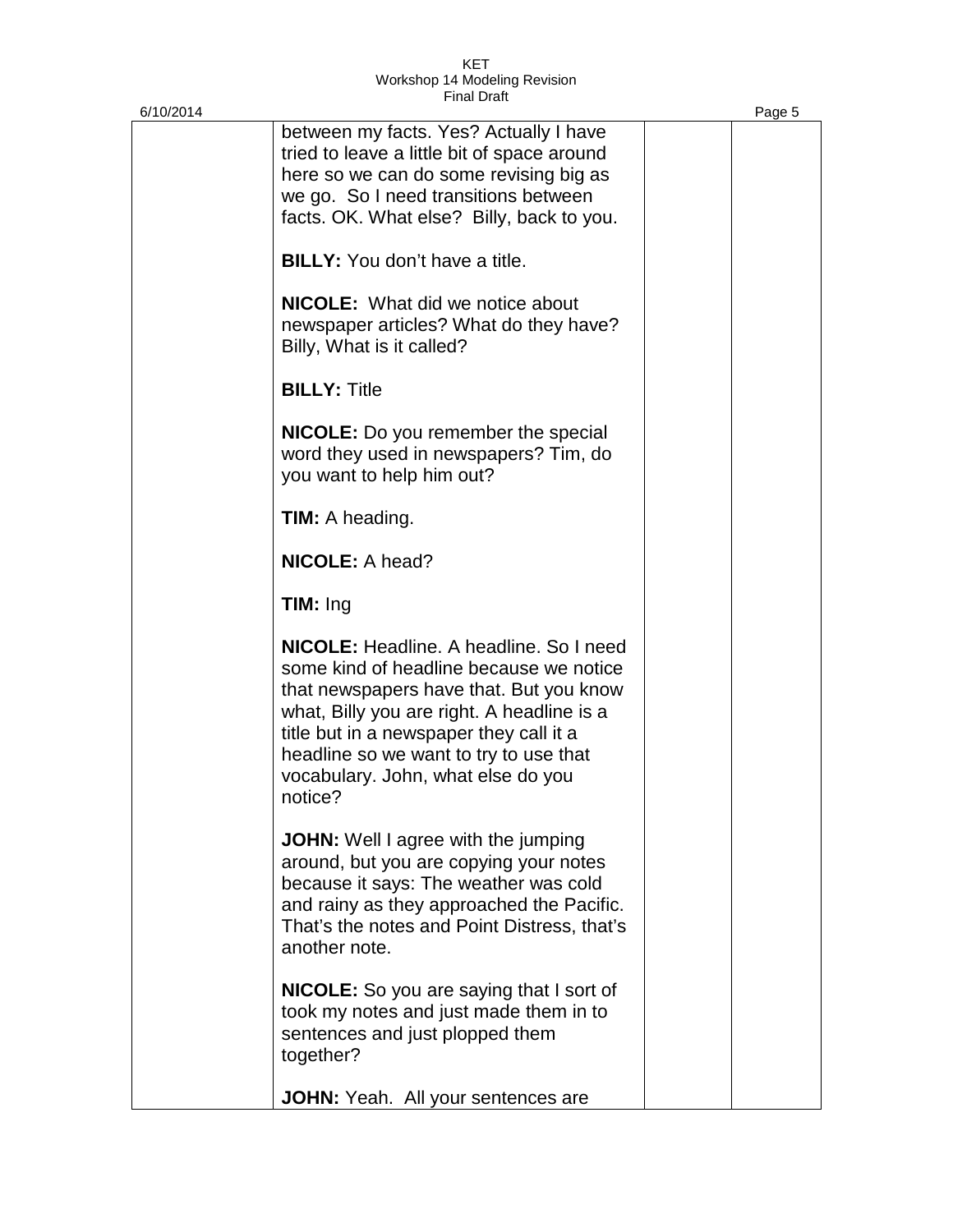| 6/10/2014 |                                                                                                                                                                                                                                                                                                                                                                                                               | Page 6 |
|-----------|---------------------------------------------------------------------------------------------------------------------------------------------------------------------------------------------------------------------------------------------------------------------------------------------------------------------------------------------------------------------------------------------------------------|--------|
|           | notes. You don't have any interesting<br>things, like paragraphs or any other                                                                                                                                                                                                                                                                                                                                 |        |
|           | <b>NICOLE:</b> So but this stuff is still pretty<br>interesting. So what do you think it is<br>lacking?                                                                                                                                                                                                                                                                                                       |        |
|           | <b>JOHN:</b> I'm not sure it lacks something, but<br>I know it's just the notes.                                                                                                                                                                                                                                                                                                                              |        |
|           | <b>NICOLE:</b> OK. All right, so I just the notes. I<br>just took the notes and made them into<br>sentences, but I'm not quite sure why that<br>is not OK. It's informational writing so I've<br>got information there I'm not quite sure<br>what the problem is. I see what you are<br>saying, I don't think it reads very smoothly.<br>What can I do? Hannah, what can I do?                                |        |
|           | <b>HANNAH:</b> Well it's just kind of like a little<br>boring. It doesn't grab me. The first<br>sentence I read, The weather was cold<br>and rainy as they approached the Pacific.<br>And we've been talking about topic<br>sentences that pull you in, and tell you<br>about and that like sum up the whole<br>paragraph. And I don't think that there is<br>really a topic sentence that's really distinct. |        |
|           | <b>NICOLE: OK</b>                                                                                                                                                                                                                                                                                                                                                                                             |        |
|           | <b>HANNAH:</b> I think that it's just like you<br>need to add more sentences because like<br>what John said, you are just putting your<br>notes on paper in the form of a paragraph.<br>It's not really anything                                                                                                                                                                                              |        |
|           | NICOLE: So you used this word boring.<br>It's kind of hard to hear as a writer just so<br>you know.                                                                                                                                                                                                                                                                                                           |        |
|           | <b>HANNAH:</b> No not like                                                                                                                                                                                                                                                                                                                                                                                    |        |
|           | <b>NICOLE:</b> I see what you are saying and<br>you know I did this on purpose. So it's OK,<br>but I hope you don't talk about each                                                                                                                                                                                                                                                                           |        |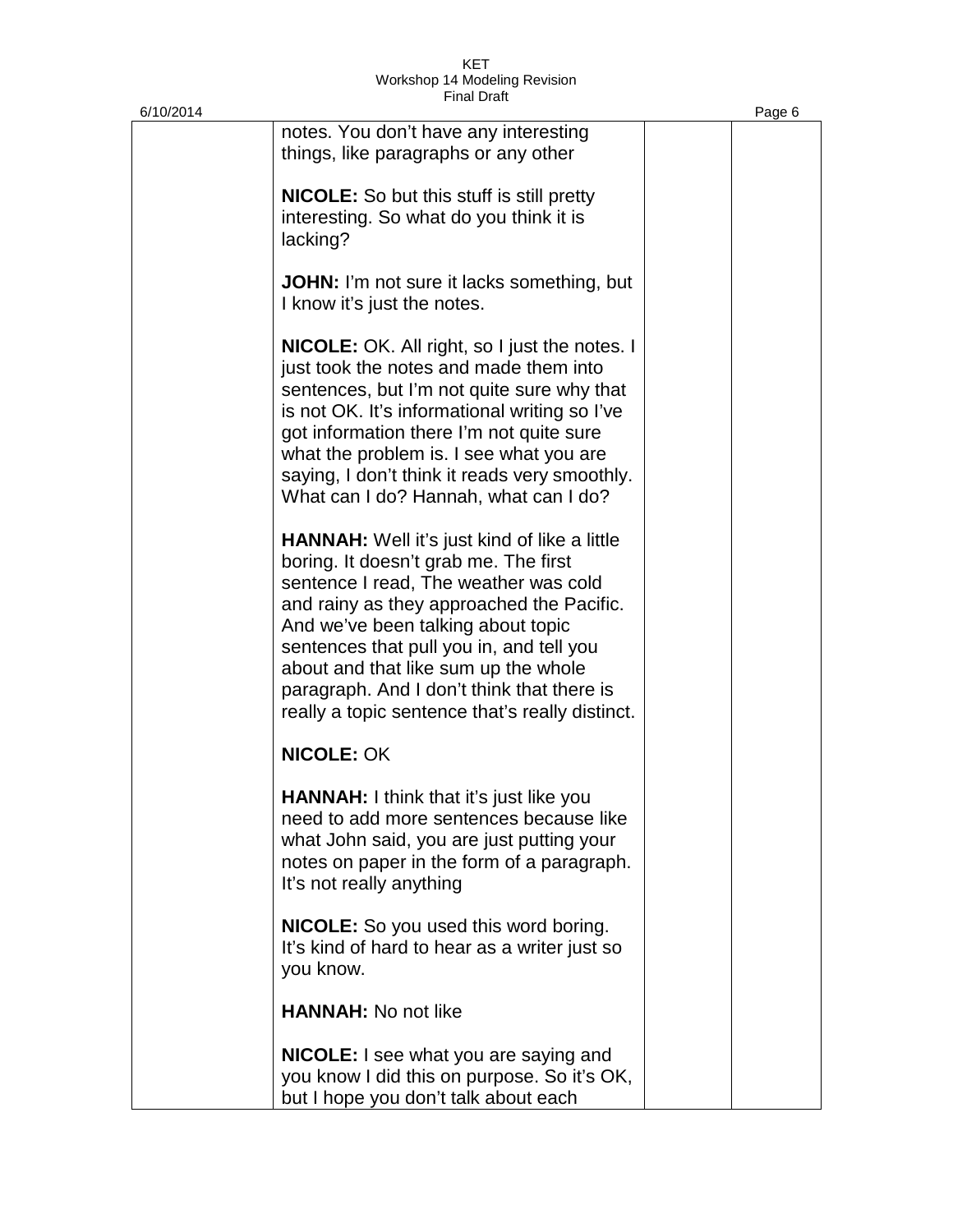| 6/10/2014 |                                                                                                                                                                                                                                                                                 | Page 7 |
|-----------|---------------------------------------------------------------------------------------------------------------------------------------------------------------------------------------------------------------------------------------------------------------------------------|--------|
|           | other's writing this way. But it is boring.<br>So you are saying I don't have a. What do<br>you want my first sentence to be like,<br>Hannah, what do you want it to do?                                                                                                        |        |
|           | <b>HANNAH:</b> Be like, I think you could just<br>use something that is more attention<br>grabbing.                                                                                                                                                                             |        |
|           | <b>NICOLE:</b> OK. So, I need a, the topic<br>sentence doesn't have to be the first<br>sentence. Right?                                                                                                                                                                         |        |
|           | <b>HANNAH:</b> Yeah, it can be the first, second<br>or third sentence.                                                                                                                                                                                                          |        |
|           | <b>NICOLE:</b> So I need a grabbing?                                                                                                                                                                                                                                            |        |
|           | <b>STUDENT: Lead</b>                                                                                                                                                                                                                                                            |        |
|           | NICOLE: So I need a grabber lead, is that<br>what you are saying?                                                                                                                                                                                                               |        |
|           | <b>STUDENT: Yeah</b>                                                                                                                                                                                                                                                            |        |
|           | <b>HANNAH:</b> And also there is not really a<br>sentence that tells you, that sums up what<br>the paragraph is about.                                                                                                                                                          |        |
|           | <b>NICOLE:</b> OK and we did say that in the<br>first sentence of a newspaper article, we<br>kind of need to have some kind of<br>summarizing. OK so let me just see if I<br>can write that in so I need. It's boring.<br>Thanks very much.                                     |        |
|           | <b>HANNAH: Sorry</b>                                                                                                                                                                                                                                                            |        |
|           | <b>NICOLE:</b> You're right. It's boring. Need a<br>summary of what the article is going to be<br>about. We've noticed that in all the<br>newspaper articles that we've looked at. I<br>see you Casey. Hold on a second. OK, I<br>am thinking about how I can revise.<br>Casey? |        |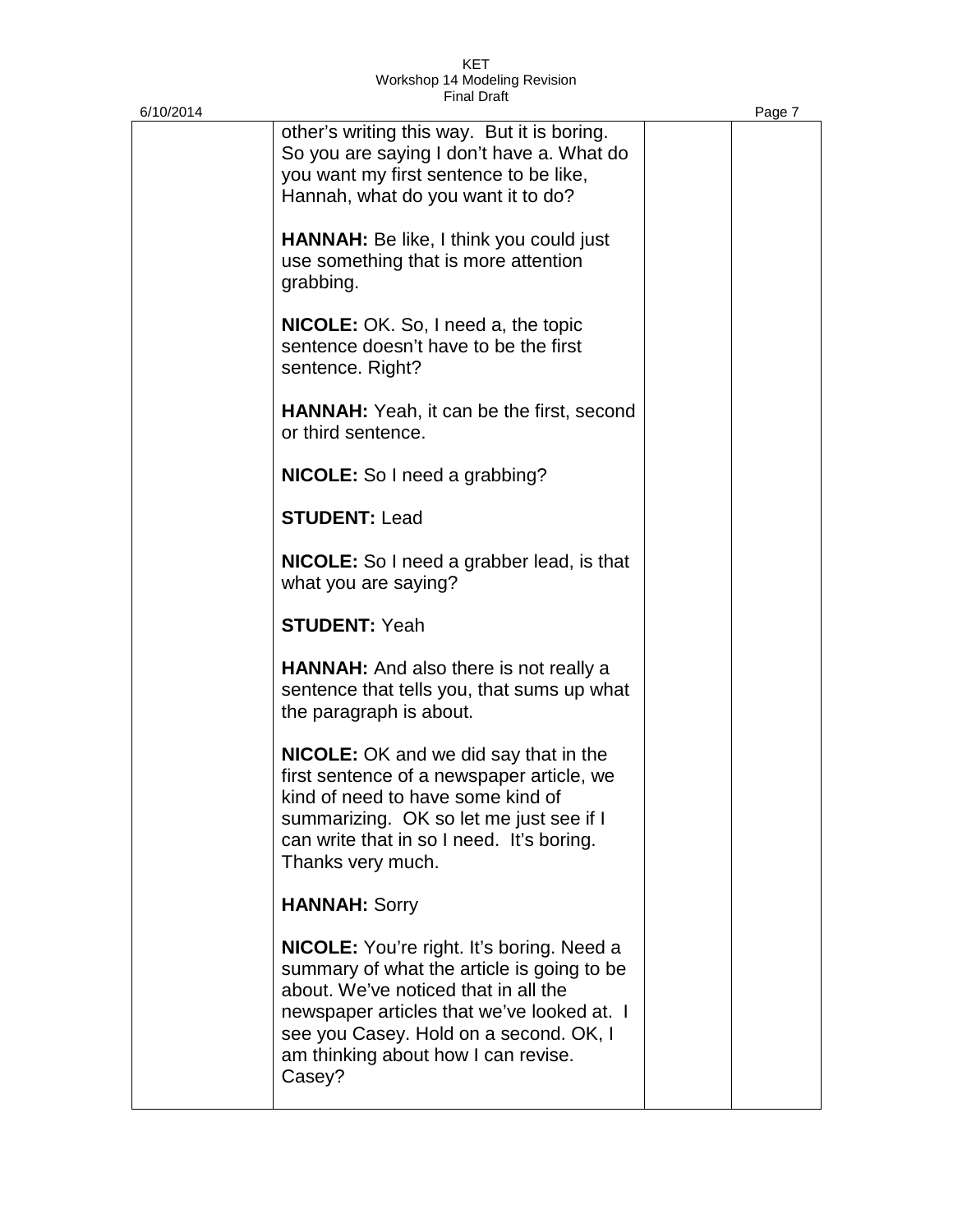| 6/10/2014 |                                                                                                                                                                                                                                                                                                                    | Page 8 |
|-----------|--------------------------------------------------------------------------------------------------------------------------------------------------------------------------------------------------------------------------------------------------------------------------------------------------------------------|--------|
|           | <b>CASEY: OK. You know how you're</b><br>supposed to lead it, it's a good idea to lead<br>it up, Where it says the weather was cold<br>and rainy as they approached, maybe you<br>should say it was too chilly for Lewis and<br>Clark to finish the expedition.<br><b>NICOLE:</b> So you are giving me an idea for |        |
|           | another lead and do you know what else<br>you did that I think is really important that I<br>am not sure that anyone else noticed.<br>Let's look at this first sentence: The<br>weather was cold and rainy as they<br>approached the Pacific. They? Is that what<br>you were going to say Julia?                   |        |
|           | <b>JULIA: They</b>                                                                                                                                                                                                                                                                                                 |        |
|           | <b>NICOLE:</b> We don't know who they is. We<br>need to give our reader some information<br>about what's going on. So I should really,<br>instead of they, what should I say? What<br>should I say Casey?                                                                                                          |        |
|           | <b>CASEY: Lewis and Clark.</b>                                                                                                                                                                                                                                                                                     |        |
|           | <b>NICOLE:</b> Lewis and Clark, the Corps of<br>Discovery. I am just going to write L and<br>C to remind myself there. OK, you girls<br>have been really patient over here.<br>Kristin, what were you going to notice?                                                                                             |        |
|           | <b>KRISTIN:</b> It's kind of like listing the notes<br>you have and it needs a lot more detail.<br>It's not very, it's not detailed enough, and it<br>kind of like yeah and you don't want to<br>read this anymore.                                                                                                |        |
|           | <b>NICOLE:</b> And do you know what. It's like<br>the kiss of death for a piece of writing,<br>right? If my first paragraph doesn't grab<br>my reader's attention, they don't want to<br>read on, I haven't done my job.                                                                                           |        |
|           | <b>KRISTIN:</b> They don't care.                                                                                                                                                                                                                                                                                   |        |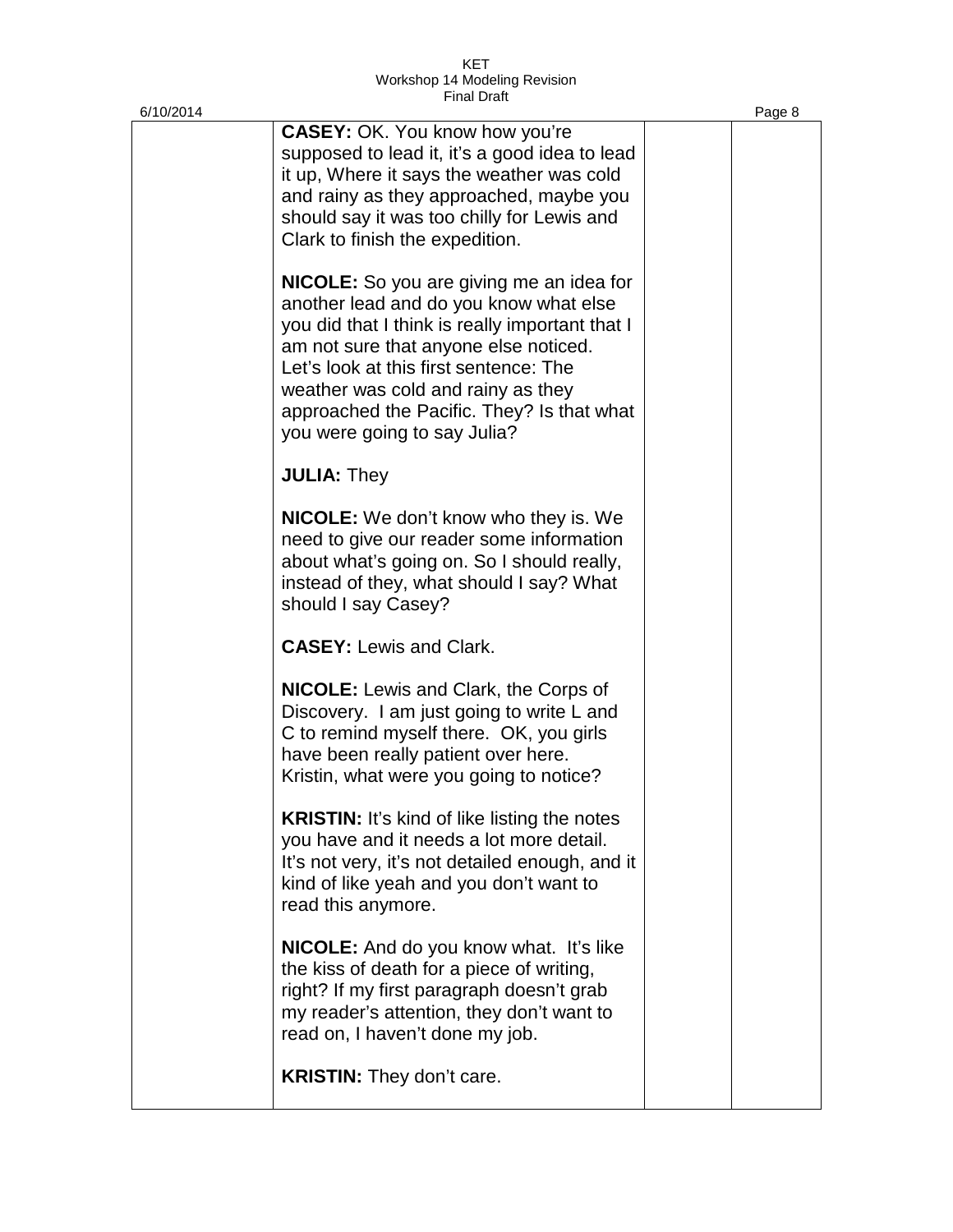| 6/10/2014 |                                                                                                                                                                                                                         | Page 9 |
|-----------|-------------------------------------------------------------------------------------------------------------------------------------------------------------------------------------------------------------------------|--------|
|           | <b>NICOLE:</b> They don't care. So I need<br>detail. I hate to ask a leading question, but<br>there is a word I'm kind of looking for that I<br>think is missing from this piece? Brandon,<br>what do you think?        |        |
|           | <b>BRANDON: Description</b>                                                                                                                                                                                             |        |
|           | <b>NICOLE:</b> Description of the actual piece.<br>If you think about the six traits, what is this<br>really lacking? What is it completely<br>lacking? Greg, what do you think?                                        |        |
|           | <b>GREG: Organization</b>                                                                                                                                                                                               |        |
|           | <b>NICOLE:</b> Ah, It could be better organized,<br>you're right. But voice, right? Does this<br>sound like anyone?                                                                                                     |        |
|           | <b>STUDENT: No</b>                                                                                                                                                                                                      |        |
|           | <b>NICOLE:</b> That cares about this topic. Is<br>any of my passion coming through at all?                                                                                                                              |        |
|           | <b>STUDENT:</b> No. It needs sentence<br>fluency.                                                                                                                                                                       |        |
|           | <b>NICOLE:</b> Needs a little bit, do you agree<br>with me? It needs sentence fluency. The<br>sentences are just kind of plopped on the<br>page. So it needs voice. It needs life.<br>Greg, last comment.               |        |
|           | <b>GREG:</b> You have like one sentence for<br>each note and you should have like more.                                                                                                                                 |        |
|           | <b>NICOLE:</b> So I only have one sentence for<br>each note?                                                                                                                                                            |        |
|           | <b>GREG: Yeah</b>                                                                                                                                                                                                       |        |
|           | <b>NICOLE:</b> Well let's see. Lets check that. I<br>have one, two, three, four, five notes. I<br>have one, two, three, four, five sentences.<br>Huh. So you don't think that, that's not<br>good writing? Not so much. |        |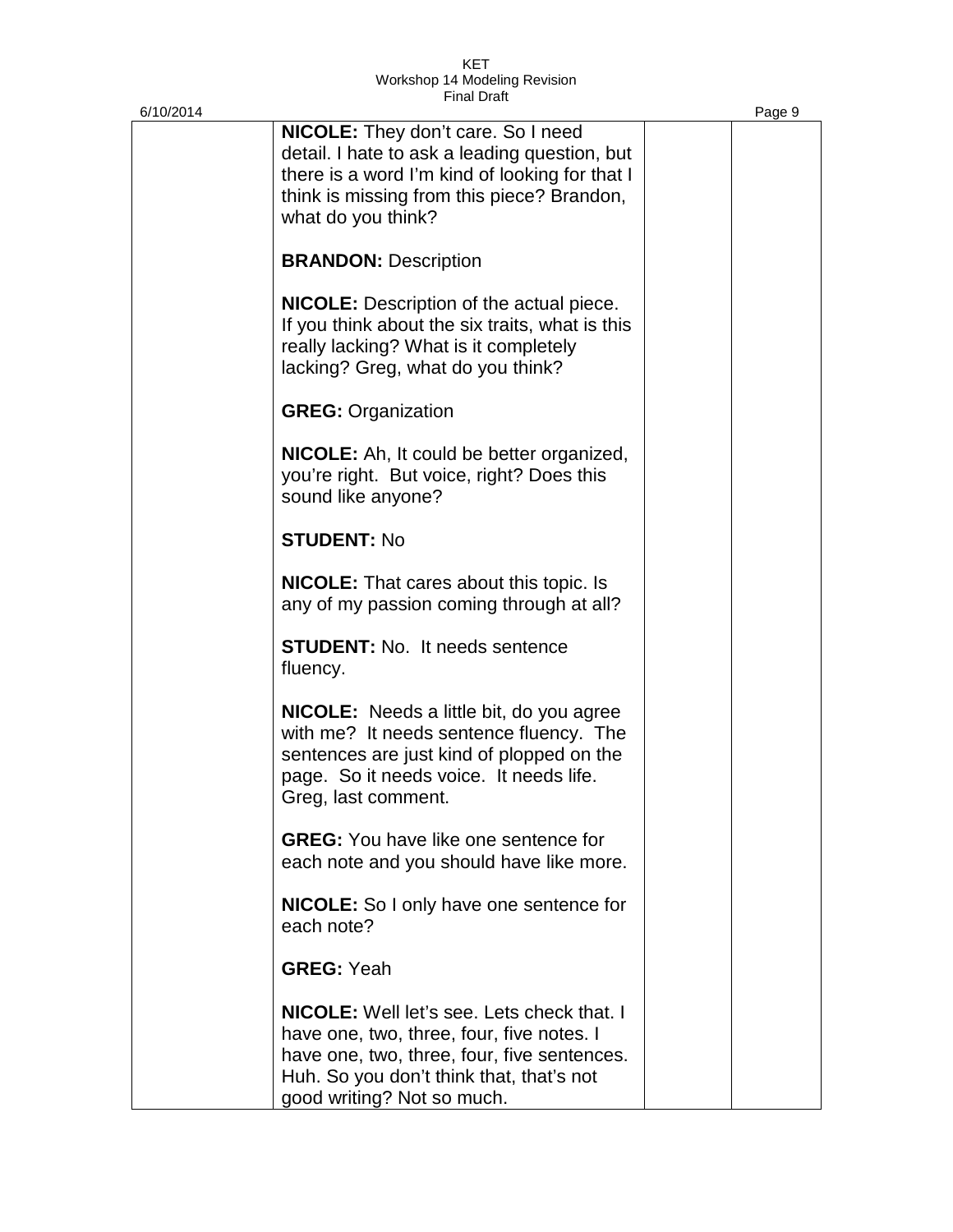| 6/10/2014                                                                                             |                                                                                                                                                                                                                                                                                                                                                                            |               | Page 10  |
|-------------------------------------------------------------------------------------------------------|----------------------------------------------------------------------------------------------------------------------------------------------------------------------------------------------------------------------------------------------------------------------------------------------------------------------------------------------------------------------------|---------------|----------|
|                                                                                                       | <b>GREG:</b> You should have more then                                                                                                                                                                                                                                                                                                                                     |               |          |
|                                                                                                       | <b>NICOLE:</b> So, should I try it again?                                                                                                                                                                                                                                                                                                                                  |               |          |
|                                                                                                       | <b>GREG: Yes</b>                                                                                                                                                                                                                                                                                                                                                           |               |          |
|                                                                                                       | <b>NICOLE:</b> So let's see what we can do<br>here.                                                                                                                                                                                                                                                                                                                        | 9:05:04       | 11:21:20 |
| Nicole Outson,<br><b>North</b><br>Hampton<br>Elementary,<br><b>North</b><br>Hampton, New<br>Hampshire | <b>NICOLE:</b> No one gets it right the first time.<br>And so that's what I try to model<br>throughout my own writing and throughout<br>the year-is that, you know, I've been<br>doing this for a long time. I've written a lot,<br>and my first drafts are really crappy, too.<br>And the other part is just knowing that not<br>everything you write is good, and that's |               |          |
|                                                                                                       | OK, and that there are strategies you can<br>use to improve any piece of writing.                                                                                                                                                                                                                                                                                          | 21:24         | 11:43:19 |
| Nicole Outson,<br><b>North</b><br>Hampton<br>Elementary,<br><b>North</b><br>Hampton, New              | NICOLE: OK, All right so let me think                                                                                                                                                                                                                                                                                                                                      |               |          |
| Hampshire<br>Nicole Outson,<br><b>North</b><br>Hampton<br>Elementary,<br><b>North</b><br>Hampton, New | NICOLE: So I'll, in front of the class, sort<br>of draft something and share the thoughts<br>that are going on in my head so                                                                                                                                                                                                                                               | 2:13<br>12:15 | 11:46:02 |
| Hampshire                                                                                             |                                                                                                                                                                                                                                                                                                                                                                            |               | 11:58:17 |
| Nicole Outson,<br><b>North</b><br>Hampton<br>Elementary,<br><b>North</b><br>Hampton, New<br>Hampshire | <b>NICOLE:</b> Well it's hard work. Writing is<br>hard work. It's just a list. OK, I need<br>some voice. All right, let's see.<br><b>STUDENT:</b> Liven it up.<br><b>NICOLE:</b> Liven it up. All right let's see.<br>I'm going to put this right here so I'll have<br>my notes to refer to. Let's try it this way.<br>I've got to move it like this so I can stand        |               |          |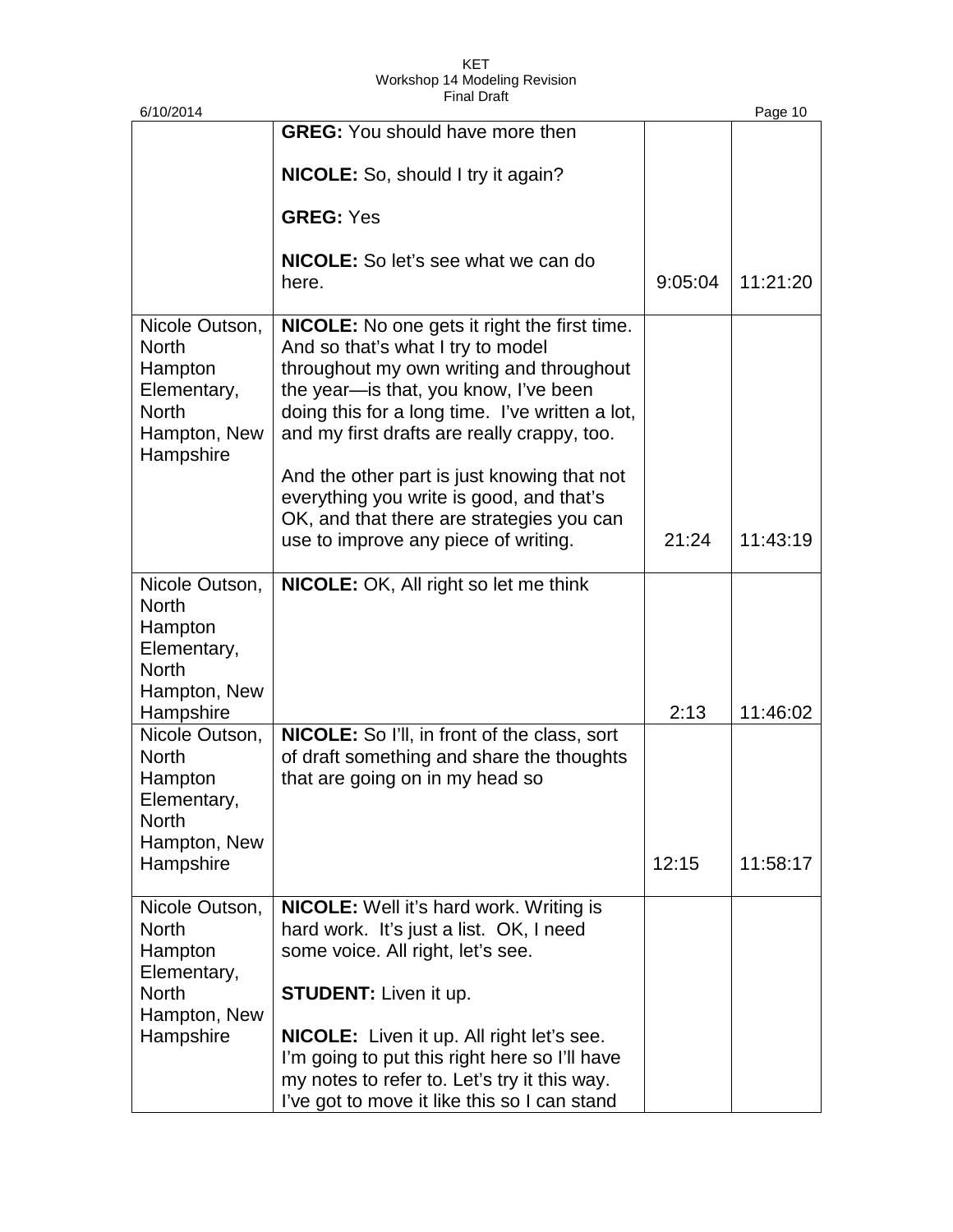| 6/10/2014 |                                                                                                                                                                                                                                                                                                                                                                                         | Page 11 |
|-----------|-----------------------------------------------------------------------------------------------------------------------------------------------------------------------------------------------------------------------------------------------------------------------------------------------------------------------------------------------------------------------------------------|---------|
|           | on this side. It makes it a little bit easier<br>for me. All right you ready. Lets try<br>something like this.                                                                                                                                                                                                                                                                          |         |
|           | A band of weary explorers; sounding<br>better?                                                                                                                                                                                                                                                                                                                                          |         |
|           | <b>STUDENTS: Yes, already</b>                                                                                                                                                                                                                                                                                                                                                           |         |
|           | <b>NICOLE:</b> A band of weary explorers<br>traveled down the Columbia River in the<br>Oregon Territory. You ready?                                                                                                                                                                                                                                                                     |         |
|           | <b>STUDENTS: Oh yeah</b>                                                                                                                                                                                                                                                                                                                                                                |         |
|           | <b>NICOLE:</b> With their eyes on the prize.                                                                                                                                                                                                                                                                                                                                            |         |
|           | <b>STUDENTS: Wooo</b>                                                                                                                                                                                                                                                                                                                                                                   |         |
|           | <b>STUDENT:</b> But you didn't say what year.                                                                                                                                                                                                                                                                                                                                           |         |
|           | <b>NICOLE:</b> I see, Thanks. OK.                                                                                                                                                                                                                                                                                                                                                       |         |
|           | A band of weary explorers traveled down<br>the Columbia River in the Oregon Territory<br>with their eyes on the prize. The Pacific<br>Ocean was only twenty miles away. This<br>Corps of Discovery led by President<br>Jefferson's personal secretary, Meriwether<br>Lewis and America Revolution hero,<br>William Clark has traveled. No, I've<br>already used traveled. Has traversed |         |
|           | <b>STUDENT:</b> What does that mean?                                                                                                                                                                                                                                                                                                                                                    |         |
|           | <b>NICOLE:</b> Traveled. 2000 thousand miles,<br>endured – Let's see what kinds of things<br>have the endured? Bugs, hostile I'm going<br>to use the word Indians because we are<br>writing in 1805 so that's the word they<br>would use, we would probably say Native<br>Americans now, but hostile Indians,                                                                           |         |
|           | I noticed that President Jefferson in his<br>letter referred to them as Indians so I am<br>going to use that word. Hostile Indians,                                                                                                                                                                                                                                                     |         |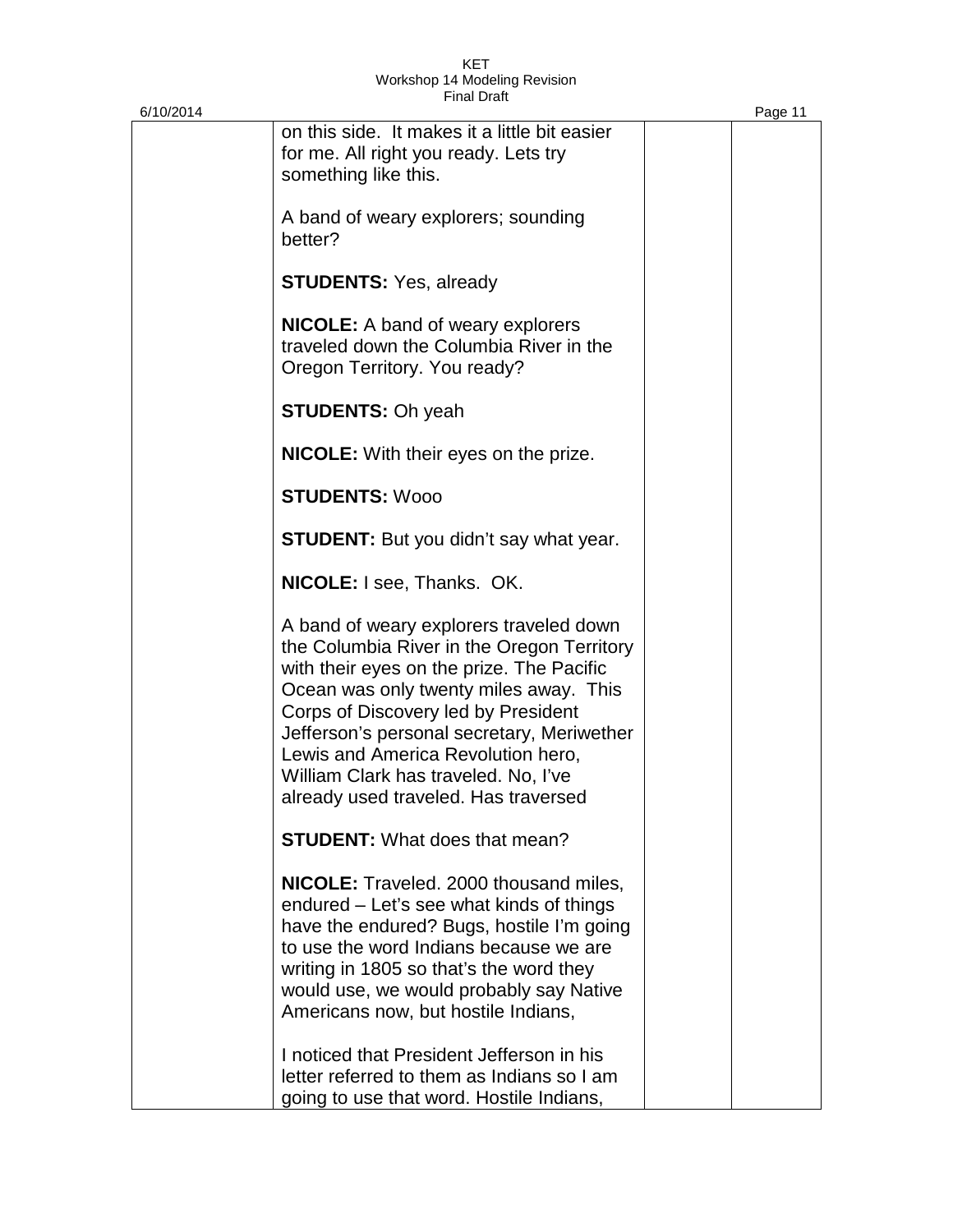| 6/10/2014 |                                                                                                                                                                                                                                                                                                                                                                                                                                                                                                         | Page 12 |
|-----------|---------------------------------------------------------------------------------------------------------------------------------------------------------------------------------------------------------------------------------------------------------------------------------------------------------------------------------------------------------------------------------------------------------------------------------------------------------------------------------------------------------|---------|
|           | dangerous animals, and extreme weather<br>to succeed in this mission of finding a<br>pathway to the Pacific Ocean.                                                                                                                                                                                                                                                                                                                                                                                      |         |
|           | Now I haven't put all my notes in, but I<br>think that's OK. Because what I need is<br>kind of an introductory paragraph. Hannah<br>reminded me that we needed to have a<br>paragraph that came first that kind of<br>grabbed my reader and also kind of<br>summarized what I am going to talk about.<br>So, Kevin, I take your point, I don't have<br>the date in here yet and I need to work<br>that in, but let's see what I have done.                                                              |         |
|           | A band of weary explorers traveled down<br>the Columbia River to the Oregon Territory<br>with their eyes on the prize. The Pacific<br>Ocean was only 20 miles away. This<br>Corps of Discovery led by President<br>Jefferson's personal secretary, Meriwether<br>Lewis and American Revolution hero,<br>William Clark, has traversed 2000 miles,<br>endured bugs, hostile Indians, dangerous<br>animals and extreme weather to succeed<br>in this mission of finding a pathway to the<br>Pacific Ocean. |         |
|           | Wait, I'm not done. Because what I am<br>going to talk about is the fact they are<br>almost there, but they are still kind of<br>stuck. Right? Ah. This is hard. I want to<br>say something about the weather – The<br>end of their voyage is not as                                                                                                                                                                                                                                                    |         |
|           | (Nicole thinking)                                                                                                                                                                                                                                                                                                                                                                                                                                                                                       |         |
|           | <b>STUDENT: Clear</b>                                                                                                                                                                                                                                                                                                                                                                                                                                                                                   |         |
|           | <b>STUDENT:</b> Not as close as it seems.                                                                                                                                                                                                                                                                                                                                                                                                                                                               |         |
|           | <b>NICOLE:</b> Well OK that is a good way of<br>saying it.                                                                                                                                                                                                                                                                                                                                                                                                                                              |         |
|           | Not as close as it seems. Harsh winds and<br>cold weather make these last 20 miles                                                                                                                                                                                                                                                                                                                                                                                                                      |         |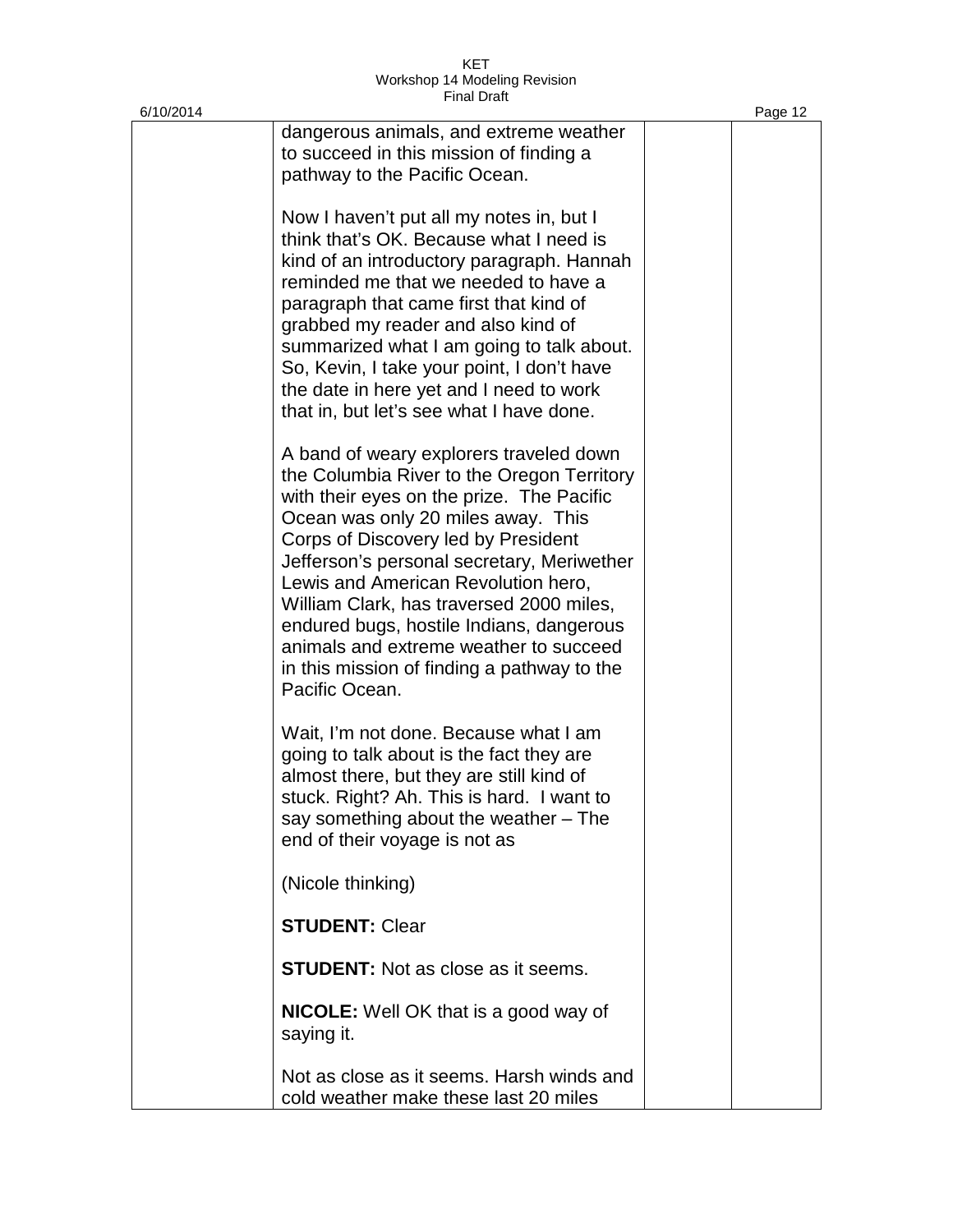| 6/10/2014 |                                                                                                                                                                                                                                                                                                                                                                                                                                                          | Page 13 |
|-----------|----------------------------------------------------------------------------------------------------------------------------------------------------------------------------------------------------------------------------------------------------------------------------------------------------------------------------------------------------------------------------------------------------------------------------------------------------------|---------|
|           | seem like a thousand.                                                                                                                                                                                                                                                                                                                                                                                                                                    |         |
|           | What do we think, Billy?                                                                                                                                                                                                                                                                                                                                                                                                                                 |         |
|           | BILLY: Where's your headline?                                                                                                                                                                                                                                                                                                                                                                                                                            |         |
|           | <b>NICOLE:</b> OK. I'm going to go back and do<br>my headline in a minute. OK. Yes?                                                                                                                                                                                                                                                                                                                                                                      |         |
|           | <b>GREG:</b> You said pathway, but wasn't it<br>called the Northwest Passage?                                                                                                                                                                                                                                                                                                                                                                            |         |
|           | <b>NICOLE:</b> They were trying to find a<br>Northwest Passage, but they really didn't<br>do it so I want to be careful and not use<br>that but you are right they were looking for<br>the Northwest Passage. Anything else you<br>notice compared to my first one? Kevin,<br>what do you think?                                                                                                                                                         |         |
|           | <b>KEVIN:</b> Well you didn't change the topic,<br>but in the first one all you talked about was<br>the Pacific Ocean and getting there, but<br>now you are saying like, they went against<br>dangerous animals, and you put more<br>about the weather. And you said Indians<br>and stuff. But with this all you said was<br>they were going to the Pacific.                                                                                             |         |
|           | <b>NICOLE:</b> Well and you know what I<br>figured out? I'm writing this for potentially<br>people that don't know, they don't know<br>what I am talking about yet. I have to tell<br>them that I am talking about Lewis and<br>Clark. I need to give them a little bit of<br>information about what this piece is going<br>to be about. I need to give them a little bit<br>so that they care to read the rest of it.<br>What else do we notice? Julia? |         |
|           | JULIA: That you described who they<br>were. You said yeah, Meriwether Lewis                                                                                                                                                                                                                                                                                                                                                                              |         |

**NICOLE:** So I described who they were. OK. Are you more interested in reading this?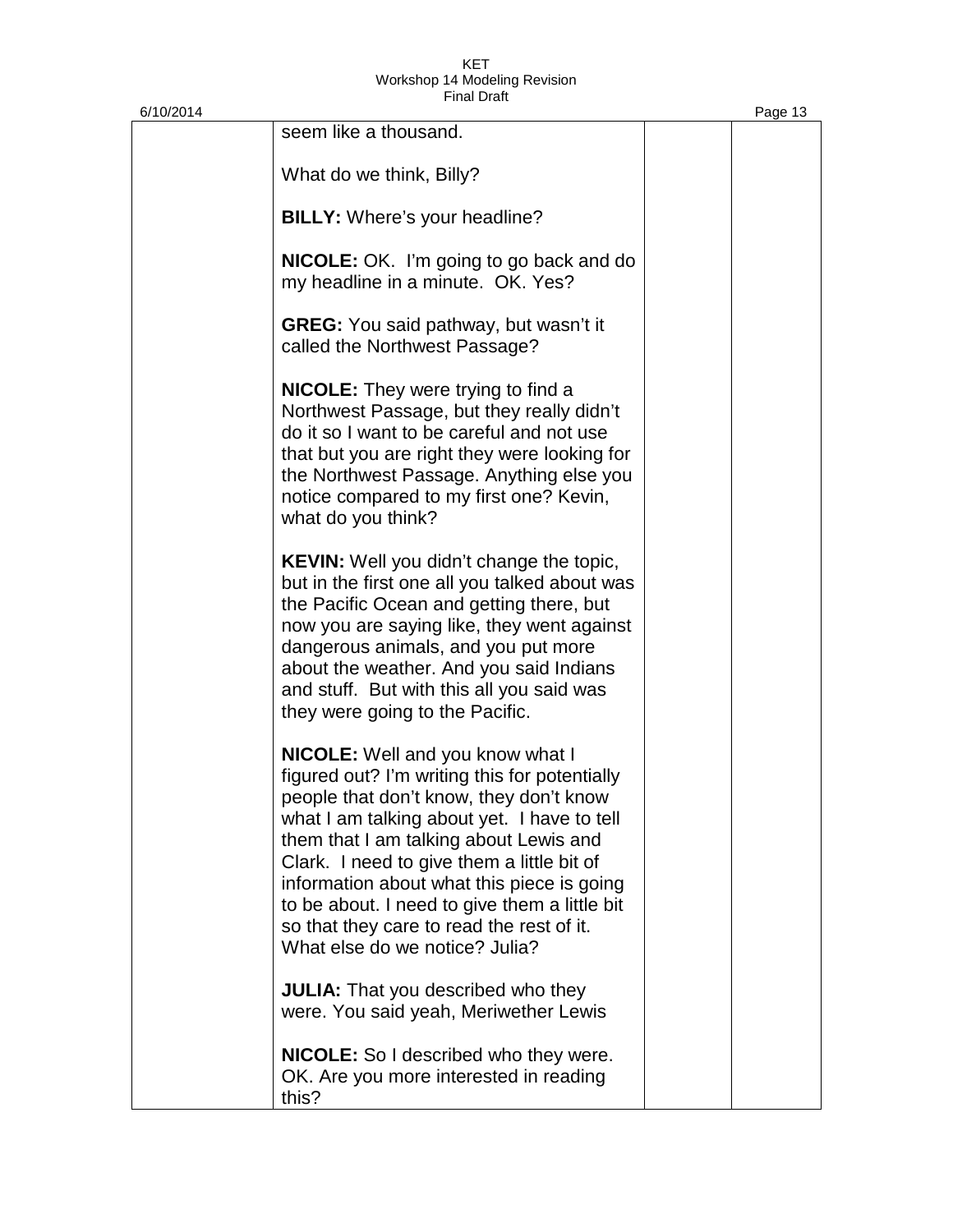| 6/10/2014 |                                                                                                                                                                                                                                                                                                                                                                                                                                                                                                                                                                                                                                                     | Page 14 |
|-----------|-----------------------------------------------------------------------------------------------------------------------------------------------------------------------------------------------------------------------------------------------------------------------------------------------------------------------------------------------------------------------------------------------------------------------------------------------------------------------------------------------------------------------------------------------------------------------------------------------------------------------------------------------------|---------|
|           | <b>STUDENTS: Yeah</b>                                                                                                                                                                                                                                                                                                                                                                                                                                                                                                                                                                                                                               |         |
|           | <b>NICOLE:</b> Big time. Do you want to say<br>more about that, Brandon, why?                                                                                                                                                                                                                                                                                                                                                                                                                                                                                                                                                                       |         |
|           | <b>BRANDON:</b> Because the first one wasn't<br>really, didn't have a lot of good things in it.<br>This one has more explanatory things in it.                                                                                                                                                                                                                                                                                                                                                                                                                                                                                                      |         |
|           | <b>NICOLE:</b> So I am making it a little bit more<br>exciting for the reader. I do need to add a<br>headline and where it was, so I am going<br>to say: Oregon Territory, because it wasn't<br>called Oregon then, it was the Oregon<br>Territory and I do need to add in the date.<br>Maybe I could just start with that:<br>November 7, 1805, a band of weary<br>explorers and then I could go on and say<br>that they actually got to the Pacific on the<br>19 <sup>th</sup> and continue my piece. Yes?                                                                                                                                        |         |
|           | <b>HANNAH:</b> So the way you just changed it,<br>it's supposed to be the Oregon Territory,<br>November 7, 1805 a band of weary<br>explorers. I don't think you need to start<br>with the Oregon Territory being the first<br>thing you say because if you do, it will say:<br>The Oregon Territory, November 7, 1805,<br>a band of weary explorers traveled down<br>the Columbia River in the Oregon<br>Territory. You are repeating yourself.                                                                                                                                                                                                     |         |
|           | <b>NICOLE:</b> But, Thank you. I am, but if you<br>look at every single newspaper we looked<br>at, every single one of them stated first<br>where it was. Right? Before they started<br>the article. So that's what I am doing here<br>is that like bi-line statement of where the<br>article is taking place. You're right, it is<br>redundant, it's repetitive, but I noticed<br>that's what newspapers do and they still<br>say where in the body of the piece. OK?<br>Do you think this is going to help you a<br>little bit when you begin writing your<br>pieces? What have we talked about today<br>that you feel like you can take with you |         |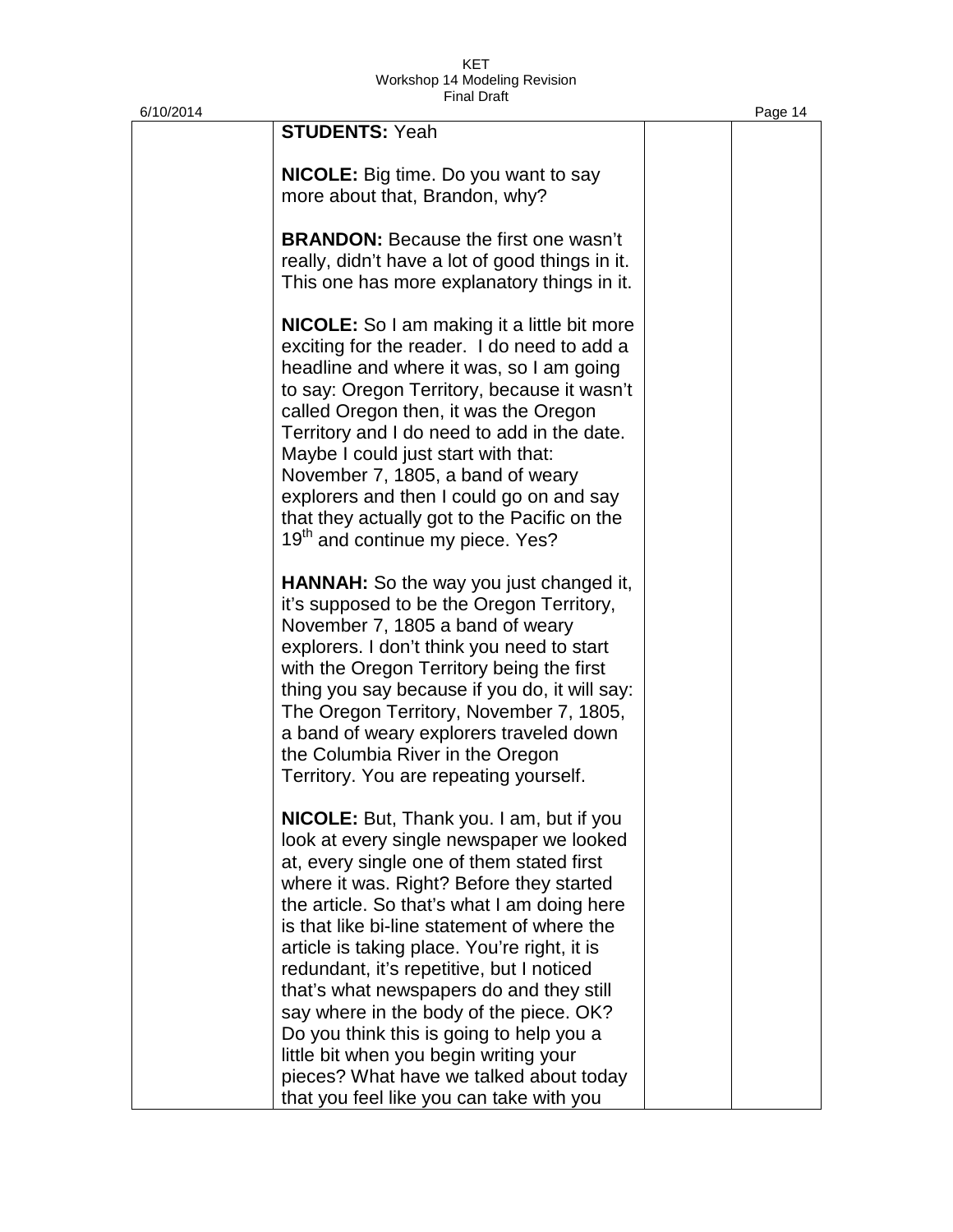| 6/10/2014 |                                                                                                                                                                                                                                                 | Page 15 |
|-----------|-------------------------------------------------------------------------------------------------------------------------------------------------------------------------------------------------------------------------------------------------|---------|
|           | when you begin drafting your piece? What<br>can you take with you in your own piece of<br>work? John?                                                                                                                                           |         |
|           | <b>JOHN:</b> Well I know that I can put some<br>voice in it because now I know if I don't<br>have voice, I have a model showing me<br>what it would look like and I don't want my<br>story to look like that.                                   |         |
|           | <b>NICOLE:</b> We don't want our piece to look<br>like that so we need to add in some voice.<br>OK, great. What else can you take with<br>you when you begin your draft today?<br>Julie, what are you going to take with you?                   |         |
|           | <b>JULIE:</b> Don't assume that the reader<br>knows everything that you are talking<br>about.                                                                                                                                                   |         |
|           | <b>NICOLE:</b> OK, let me list out some of these<br>things: add voice, don't assume your<br>reader knows what you're talking about.<br>Maybe add some background information.<br>Any other words of wisdom that we can list<br>up here? Mattie? |         |
|           | <b>MATTIE:</b> Descriptive words.                                                                                                                                                                                                               |         |
|           | <b>NICOLE:</b> Descriptive words or did you<br>say verbs?                                                                                                                                                                                       |         |
|           | <b>MATTIE: Words</b>                                                                                                                                                                                                                            |         |
|           | <b>NICOLE:</b> OK so adding some description.<br>Timmy?                                                                                                                                                                                         |         |
|           | <b>TIMMY:</b> Well, add in verbs, like what they<br>did                                                                                                                                                                                         |         |
|           | <b>NICOLE: OK</b>                                                                                                                                                                                                                               |         |
|           | <b>TIMMY:</b> Like going to the Pacific Ocean.                                                                                                                                                                                                  |         |
|           | <b>NICOLE:</b> OK. Oh I like some of my verbs<br>here: Traversed, endured. OK so make                                                                                                                                                           |         |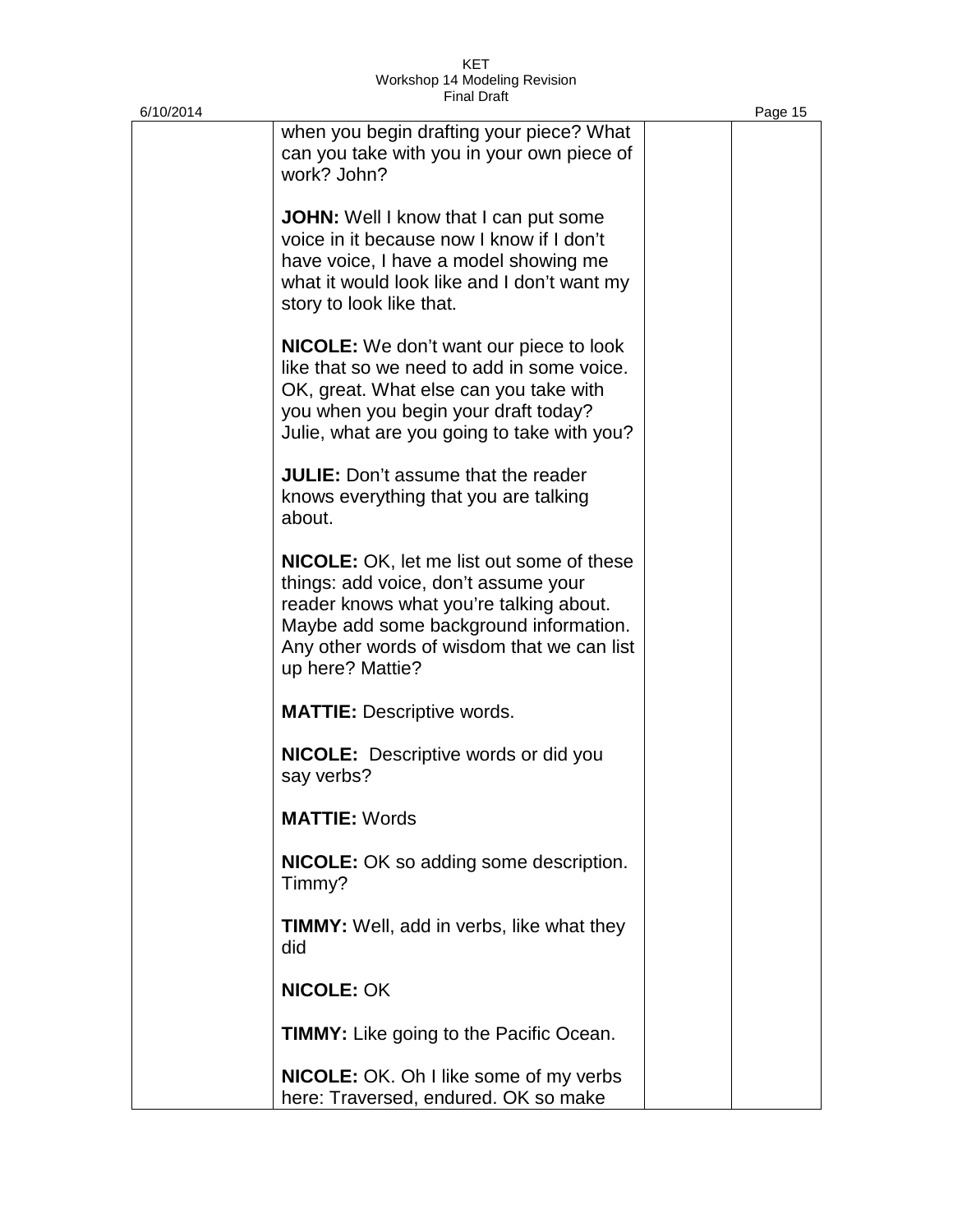| 6/10/2014                                                                                             |                                                                                                                                                                                                                                                                                                                                                                                                                                                                                                                                                                                                |         | Page 16  |
|-------------------------------------------------------------------------------------------------------|------------------------------------------------------------------------------------------------------------------------------------------------------------------------------------------------------------------------------------------------------------------------------------------------------------------------------------------------------------------------------------------------------------------------------------------------------------------------------------------------------------------------------------------------------------------------------------------------|---------|----------|
|                                                                                                       | sure you have got some good active verbs<br>in there. Any other words of wisdom,<br>Kevin?                                                                                                                                                                                                                                                                                                                                                                                                                                                                                                     |         |          |
|                                                                                                       | <b>KEVIN:</b> Well this is one that is kind of<br>pretty – make sure your information is<br>correct.                                                                                                                                                                                                                                                                                                                                                                                                                                                                                           |         |          |
|                                                                                                       | <b>NICOLE:</b> Need to make sure your<br>information is correct. But I am hoping at<br>this point, you have checked your notes<br>over enough that you know, that I don't<br>have like two dates for when they arrived<br>at the Pacific. That it makes sense. Greg,<br>what else can we take away from this<br>lesson today?                                                                                                                                                                                                                                                                  |         |          |
|                                                                                                       | <b>GREG:</b> Correct information. There's some<br>things on, I have like two, it's about the<br>prairie dogs, one place says there is four<br>and another place says there was one.                                                                                                                                                                                                                                                                                                                                                                                                            |         |          |
|                                                                                                       | <b>NICOLE:</b> Remember we learned about<br>this when we were looking at building big.<br>You might need to find a third source and<br>see what is the more common<br>understanding. Because when we get<br>information on the internet, a lot of times<br>that doesn't have to be checked by<br>anyone. Anyone can kind of throw<br>anything on the internet that they want.<br>Right? So you need to find another source<br>to corroborate or to prove one source<br>correct or incorrect. OK? So that's a good<br>point. Anything else in our drafting? Are<br>you ready to give it a shot? | 13:27:2 | 25:26:10 |
| Nicole Outson,<br><b>North</b><br>Hampton<br>Elementary,<br><b>North</b><br>Hampton, New<br>Hampshire | <b>NICOLE:</b> Every writing project that I give<br>to the kids, I try to do myself; sometimes<br>just to know the timing of it, to kind of<br>understand how long certain aspects will<br>take. So the writing that I do for them is<br>authentic; but, you know, it's a little<br>contrived because it's for the students.<br>But, I think that, again, I think that that<br>makes them more comfortable writing for                                                                                                                                                                         |         |          |